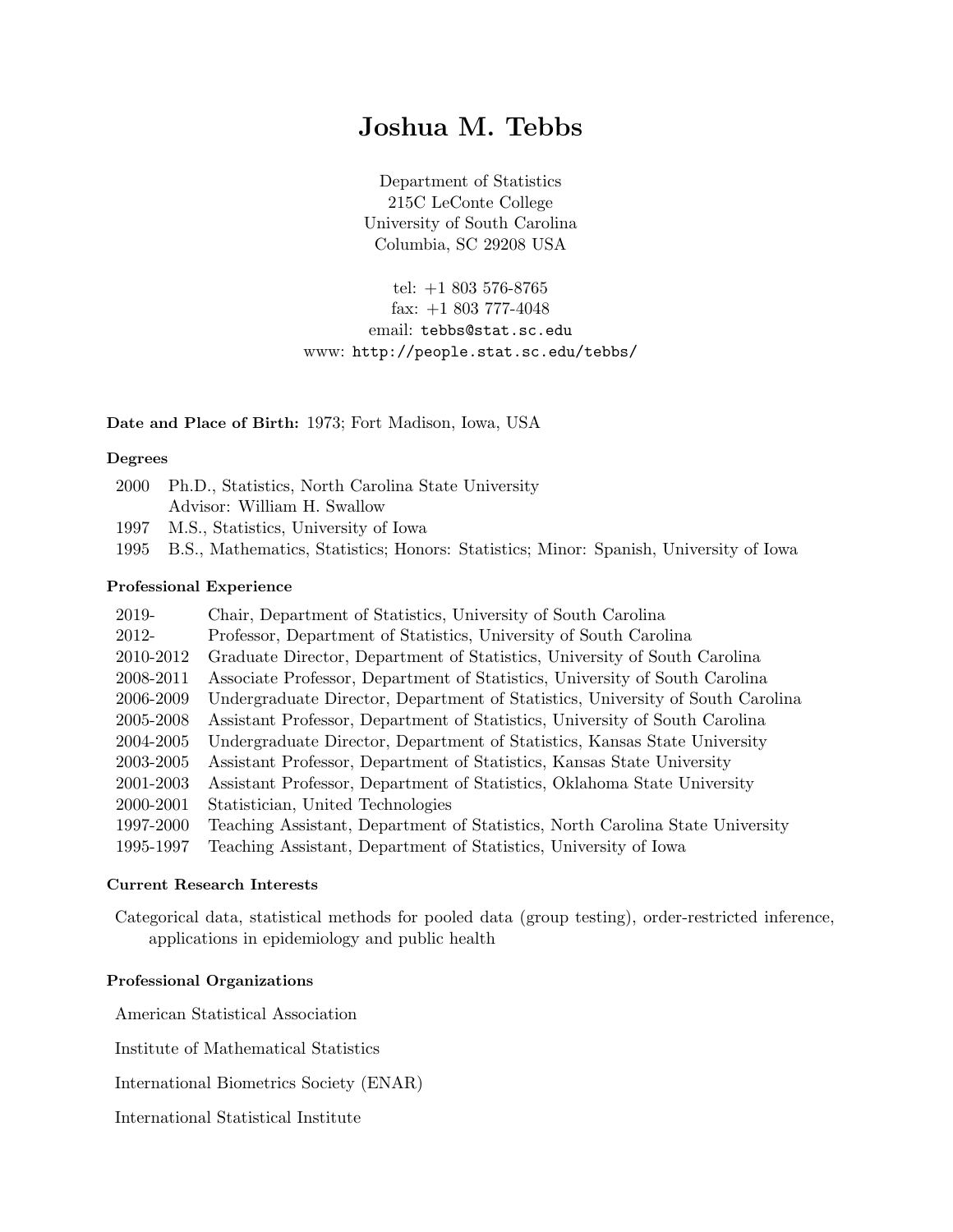#### Honors and Awards

Elected Member, International Statistical Institute, 2019

- Statistical Significance Poster Award, American Statistical Association, JSM, 2019
- Two Thumbs Up Faculty Award, Student Disability Resource Center, University of South Carolina, 2019
- American Statistical Association Outstanding Statistical Application Award, 2018
- Best Paper in Biometrics by an IBS Member, 2017
- Fellow, American Statistical Association, 2014

Citation: "For influential contributions to order-restricted inference as well as group testing methods and practice; for inspirational statistical teaching and mentoring; and for dedicated service to his department and to the ASA."

American Statistical Association Outstanding Statistical Application Award, 2014

Finalist for Michael J. Mungo Undergraduate Teaching Award, University of South Carolina, 2012

Finalist for Michael J. Mungo Undergraduate Teaching Award, University of South Carolina, 2011

Nominated for Two Thumbs Up Faculty Award, Student Disability Resource Center, University of South Carolina, 2010

Travel award for the ENAR Spring Meeting (Workshop for Junior Researchers), Pittsburgh, 2004

- North Carolina State Department of Statistics Paige Plagge Graduate Award for Outstanding Citizenship, 2000
- North Carolina State UGSA Teaching Effectiveness Award, 2000
- President, NCSU Department of Statistics Graduate Association, 1999-2000

North Carolina State UGSA Teaching Effectiveness Award, 1999

University of Iowa Department of Statistics Allen T. Craig Award for Outstanding Teaching Assistant, 1997

University of Iowa Council on Teaching Award for Outstanding Teaching Assistant, 1997

University of Iowa Honors Program, 1992-1995

#### Refereed Publications

- 1. Liu, Y., McMahan, C., Tebbs, J., Gallagher, C., and Bilder, C. (2021). Generalized additive regression for group testing data. Biostatistics 22, 873–889.
- 2. Bilder, C., Tebbs, J., and McMahan, C. (2021). Discussion on "Is group testing ready for prime-time in disease identification?" Statistics in Medicine 40, 3881–3886.
- 3. Bilder, C., Tebbs, J., and McMahan, C. (2021). Informative array testing with multiplex assays. Statistics in Medicine 40, 3021–3034.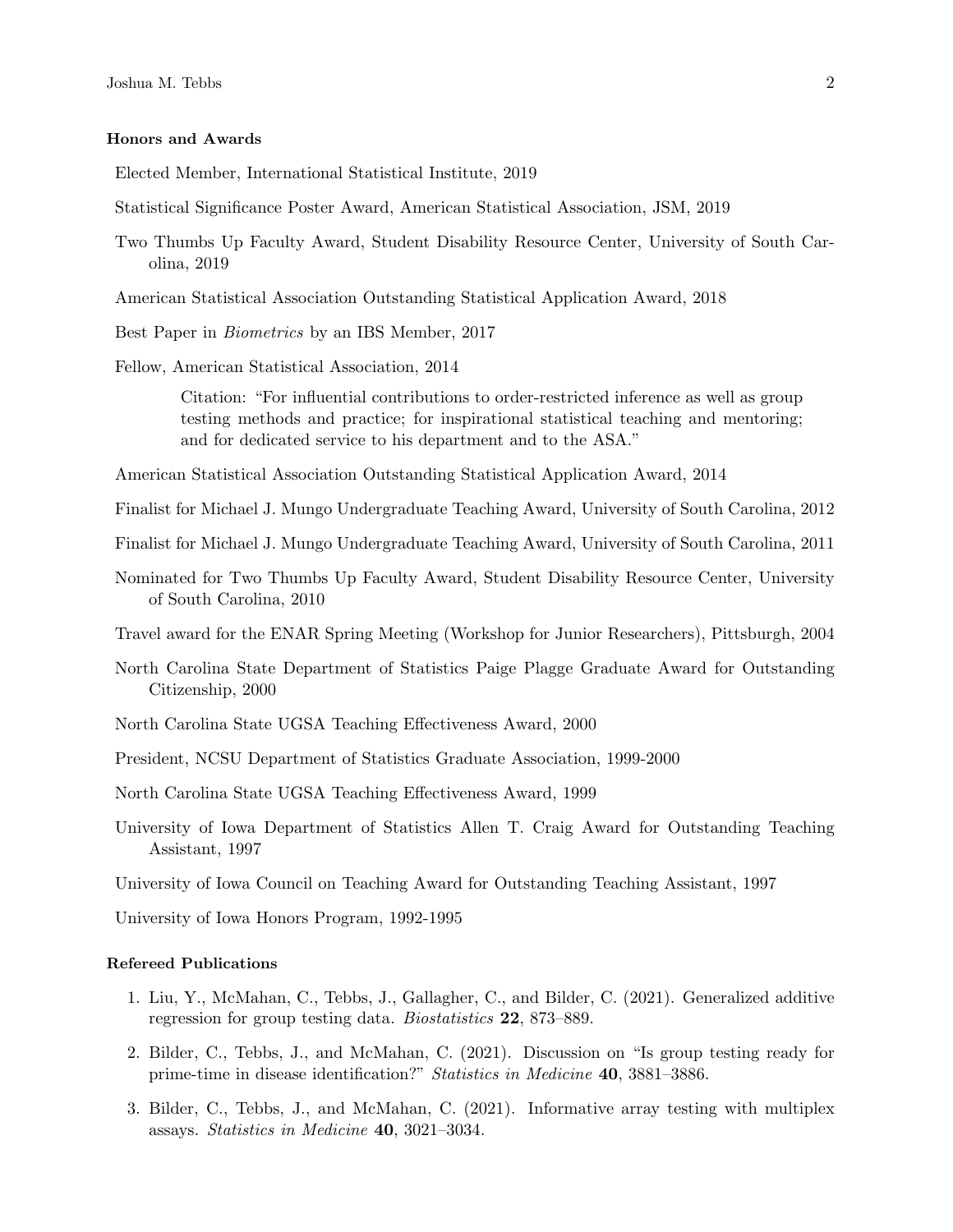- 4. Mokalled, S., McMahan, C., Tebbs, J., Brown, D., and Bilder, C. (2021). Incorporating the dilution effect in group testing regression. *Statistics in Medicine* **40**, 2540–2555.
- 5. Tang, C., Wang, D., El Barmi, H., and Tebbs, J. (2021). Testing for positive quadrant dependence. American Statistician 75, 23–30.
- 6. Joyner, C., McMahan, C., Tebbs, J., and Bilder, C. (2020). From mixed effects modeling to spike and slab variable selection: A Bayesian regression model for group testing data. Biometrics 76, 913–923.
- 7. Hou, P., Tebbs, J., Wang, D., McMahan, C., and Bilder, C. (2020). Array testing with multiplex assays. Biostatistics 21, 417–431.
- 8. Wang, D., Tang, C., and Tebbs, J. (2020). More powerful goodness-of-fit tests for uniform stochastic ordering. Computational Statistics and Data Analysis 144, 106898.
- 9. Hitt, B., Bilder, C., Tebbs, J., and McMahan, C. (2019). The objective function controversy for group testing: Much ado about nothing? Statistics in Medicine 38, 4912–4923.
- 10. Bilder, C., Tebbs, J., and McMahan, C. (2019). Informative group testing for multiplex assays. Biometrics 75, 278–288.
- 11. Wang, D., McMahan, C., Tebbs, J., and Bilder, C. (2018). Group testing case identification with biomarker information. Computational Statistics and Data Analysis  $122$ , 156–166.
- 12. McMahan, C., Tebbs, J., Hanson, T., and Bilder, C. (2017). Bayesian regression for group testing data. Biometrics 73, 1443–1452.
- 13. Tang, C., Wang, D., and Tebbs, J. (2017). Nonparametric goodness-of-fit tests for uniform stochastic ordering. Annals of Statistics 45, 2565–2589.
- 14. Warasi, M., McMahan, C., Tebbs, J., and Bilder, C. (2017). Group testing regression models with dilution submodels. Statistics in Medicine 36, 4860–4872.
- 15. Hou, P., Tebbs, J., Bilder, C., and McMahan, C. (2017). Hierarchical group testing for multiple infections. Biometrics 73, 656–665. Note: This paper won the 2017 award for Best Paper in Biometrics by an IBS Member and the 2018 American Statistical Association Outstanding Statistical Application Award.
- 16. Warasi, M., Tebbs, J., McMahan, C., and Bilder, C. (2016). Estimating the prevalence of multiple diseases from two-stage hierarchical pooling. Statistics in Medicine 35, 3851–3864.
- 17. McMahan, C., Tebbs, J., and Bilder, C. (2016). Invited rejoinder to "A note on the evaluation of group testing algorithms in the presence of misclassification." Biometrics 72, 303–304.
- 18. Cox, C., Hashem, N., Tebbs, J., Bookstaver, B., and Iskersky, V. (2015). Evaluation of caffeine and the development of necrotizing enterocolitis. Journal of Neonatal-Perinatal Medicine 8, 339–347.
- 19. Black, M., Bilder, C., and Tebbs, J. (2015). Optimal retesting configurations for hierarchical group testing. Journal of the Royal Statistical Society: Series  $C$  64, 693–710.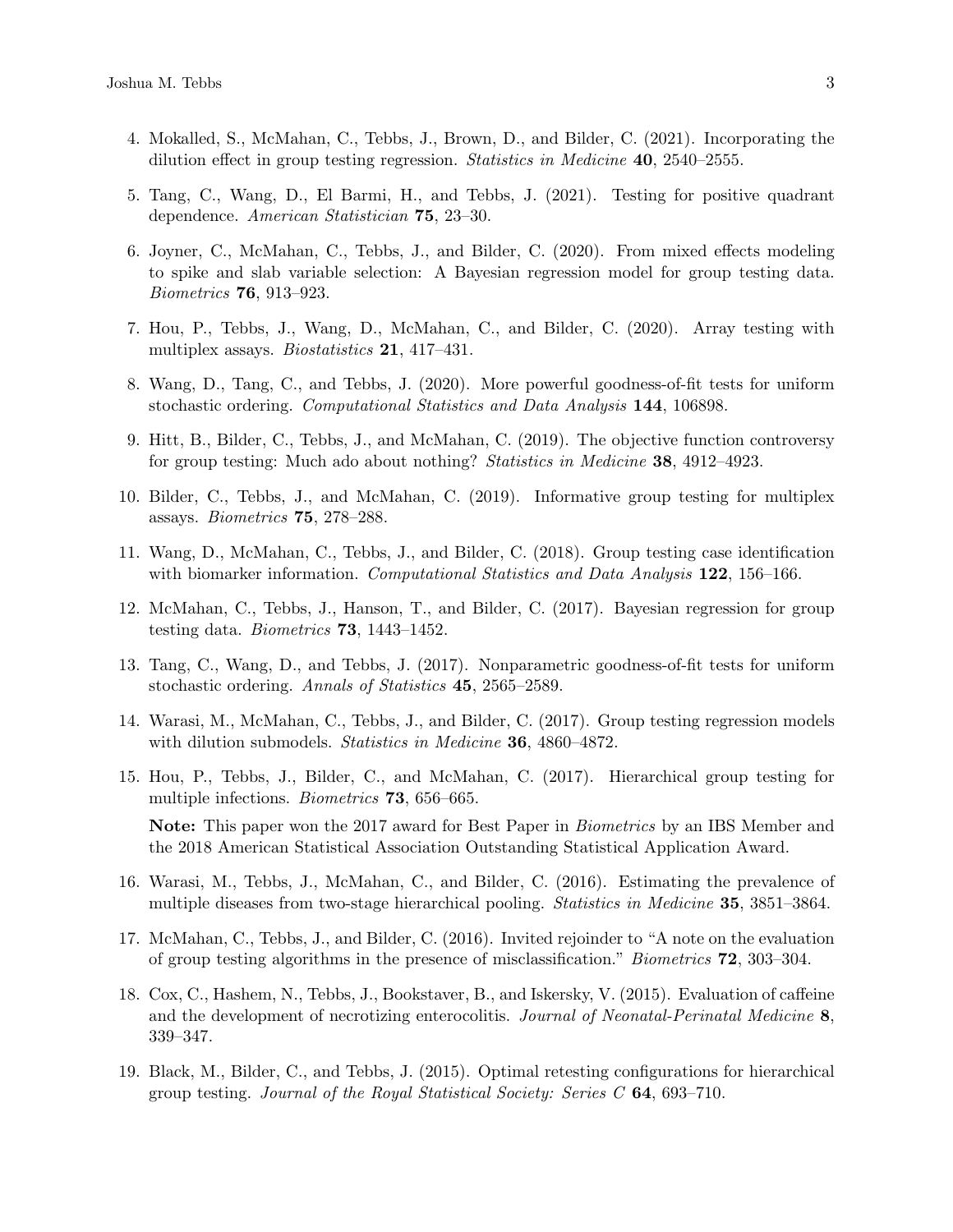20. Tebbs, J., McMahan, C., and Bilder, C. (2013). Two-stage hierarchical group testing for multiple infections with application to the Infertility Prevention Project. *Biometrics* 69, 1064–1073.

Note: This paper won the 2014 American Statistical Association Outstanding Statistical Application Award.

- 21. Zhang, B., Bilder, C., and Tebbs, J. (2013). Regression analysis for multiple-disease group testing data. Statistics in Medicine 32, 4954–4966.
- 22. Habiger, J., McCann, M., and Tebbs, J. (2013). On optimal confidence sets for parameters in discrete distributions. Statistics and Probability Letters 83, 297–303.
- 23. McMahan, C., Wang, L., and Tebbs, J. (2013). Regression analysis for current status data using the EM algorithm. Statistics in Medicine 32, 4452-4466.
- 24. McMahan, C., Tebbs, J., and Bilder, C. (2013). Regression models for group testing data with pool dilution effects. *Biostatistics* **14**, 284–298.
- 25. Zhang, B., Bilder, C., and Tebbs, J. (2013). Group testing regression model estimation when case identification is a goal. Biometrical Journal 55, 173–189.
- 26. Baxter, S., Guinn, C., Tebbs, J., and Royer, J. (2013). There is no relationship between academic achievement and body mass index among fourth-grade, predominantly African-American children. Journal of the Academy of Nutrition and Dietetics 113, 551–557.
- 27. Bilder, C. and Tebbs, J. (2012). Pooled testing procedures for screening high volume clinical specimens in heterogeneous populations. Statistics in Medicine 31, 3261–3268.
- 28. McMahan, C., Tebbs, J., and Bilder, C. (2012). Two-dimensional informative array testing. Biometrics 68, 793–804.
- 29. McMahan, C., Tebbs, J., and Bilder, C. (2012). Informative Dorfman screening. Biometrics 68, 287–296.
- 30. Black, M., Bilder, C., and Tebbs, J. (2012). Group testing in heterogeneous populations by using halving algorithms. Journal of the Royal Statistical Society: Series  $C$  61, 277–290.
- 31. Baxter, S., Paxton-Aiken, A., Tebbs, J., Royer, J., Guinn, C., and Finney, C. (2012). Secondary analyses of data from four studies with fourth-grade children show that sex, race, amounts eaten of standardized portions, and energy content given in trades explain the positive relationship between BMI and energy intake at school-provided meals. Nutrition Research 32, 659–668.
- 32. Paxton-Aiken, A., Baxter, S., Tebbs, J., Finney, C., Guinn, C., Devlin, C., and Royer, J. (2012). How accurate are parental responses concerning their fourth-grade children's schoolmeal participation, and what is the relationship between children's body mass index and school-meal participation based on parental responses? International Journal of Behavioral Nutrition and Physical Activity 9:30, 1–9.
- 33. Paxton, A., Baxter, S., Tebbs, J., Royer, J., Guinn, C., Devlin, C., and Finney, C. (2012). Non-significant relationship between participation in school-provided meals and body mass index during the fourth-grade school year. Journal of the Academy of Nutrition and Dietetics 112, 104–109.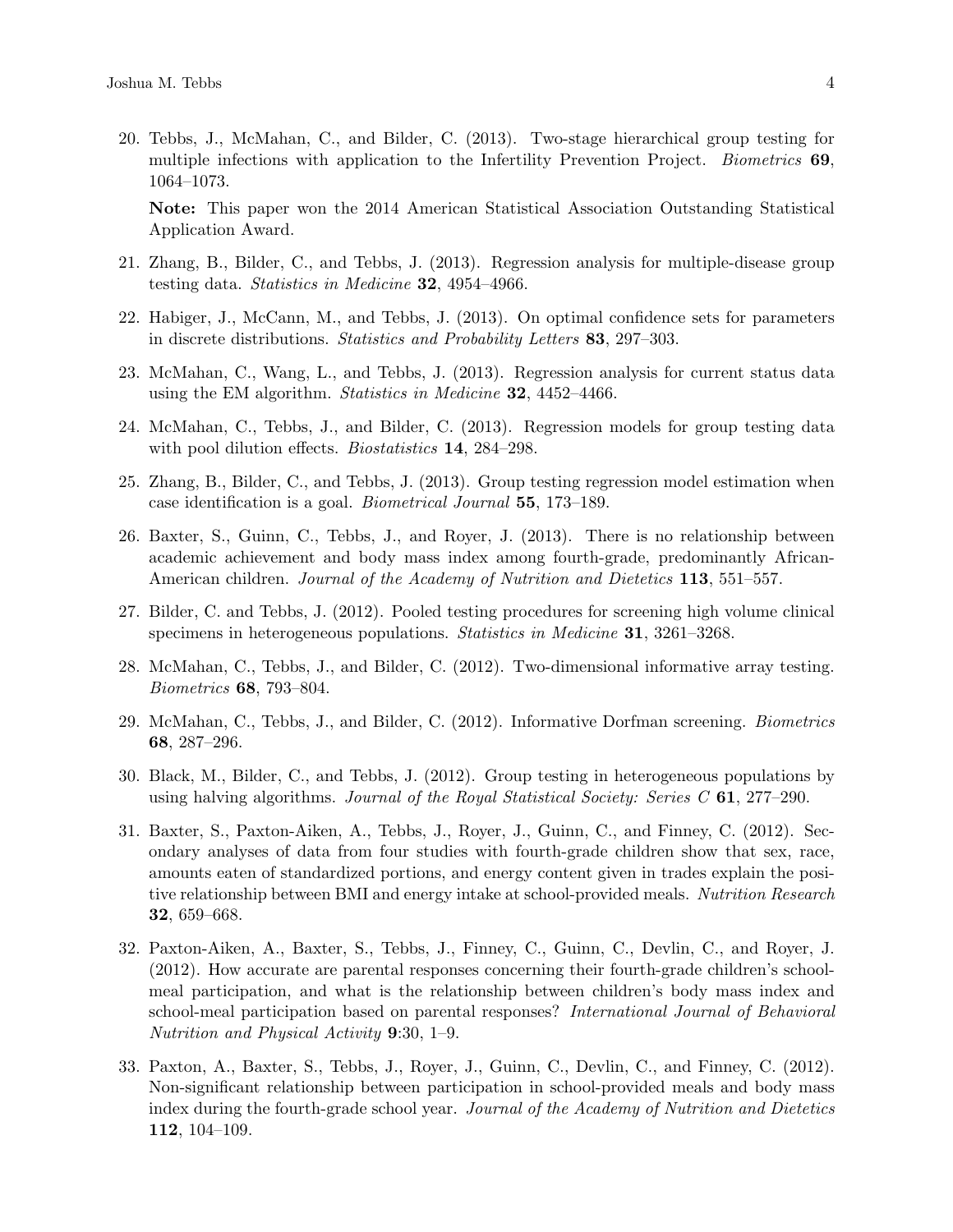- 34. Pritchard, N. and Tebbs, J. (2011). Estimating disease prevalence using inverse binomial pooled testing. Journal of Agricultural, Biological, and Environmental Statistics 16, 70–87.
- 35. Pritchard, N. and Tebbs, J. (2011). Bayesian inference for disease prevalence using negative binomial group testing. Biometrical Journal 53, 40–56.
- 36. Bilder, C., Tebbs, J., and Chen, P. (2010). Informative retesting. Journal of the American Statistical Association 105, 942–955.
- 37. Bilder, C., Zhang, B., Schaarschmidt, F., and Tebbs, J. (2010). binGroup: A package for group testing. R Journal 2, 56–60.
- 38. Chen, P., Tebbs, J., and Bilder, C. (2009). Global goodness-of-fit tests for group testing regression models. Statistics in Medicine 28, 2912–2928.
- 39. Chen, P., Tebbs, J., and Bilder, C. (2009). Group testing regression models with fixed and random effects. Biometrics 65, 1270–1278.
- 40. Huang, X. and Tebbs, J. (2009). On latent-variable model misspecification in structural measurement error models for binary response. *Biometrics* 65, 710–718.
- 41. McCann, M. and Tebbs, J. (2009). Simultaneous logit-based confidence intervals for odds ratios in  $2 \times k$  classification tables with a fixed reference level. Communications in Statistics: Simulation and Computation 38, 961–975.
- 42. Bilder, C. and Tebbs, J. (2009). Bias, efficiency, and agreement for group-testing regression models. Journal of Statistical Computation and Simulation 79, 67–80.
- 43. Tebbs, J. and Roths, S. (2008). New large-sample confidence intervals for a linear combination of binomial proportions. Journal of Statistical Planning and Inference 138, 1884–1893.
- 44. Tebbs, J. and McCann, M. (2007). Large-sample hypothesis tests for stratified group-testing data. Journal of Agricultural, Biological, and Environmental Statistics 12, 534–551.
- 45. McCann, M. and Tebbs, J. (2007). Pairwise comparisons for proportions estimated by pooled testing. Journal of Statistical Planning and Inference 137, 1278–1290.
- 46. Tebbs, J. and Bilder, C. (2006). Hypothesis tests for and against a simple order among proportions estimated by pooled testing. Biometrical Journal 48, 792–804.
- 47. Kim, J., Tebbs, J., and An, S. (2006). Extensions of Mangat's randomized-response model. Journal of Statistical Planning and Inference 136, 1554–1567.
- 48. Roths, S. and Tebbs, J. (2006). Revisiting Beal's confidence intervals for the difference of two binomial proportions. Communications in Statistics: Theory and Methods 35, 1593–1609.
- 49. Carolan, C. and Tebbs, J. (2005). Nonparametric tests for and against likelihood ratio ordering in the two-sample problem. Biometrika 92, 159–171.
- 50. Bilder, C. and Tebbs, J. (2005). Empirical Bayesian estimation of the probability of disease transmission in multiple-vector-transfer designs. Biometrical Journal 47, 502–516.
- 51. Tebbs, J. and Bilder, C. (2004). Confidence interval procedures for the probability of disease transmission in multiple-vector-transfer designs. Journal of Agricultural, Biological, and Environmental Statistics 9, 75–90.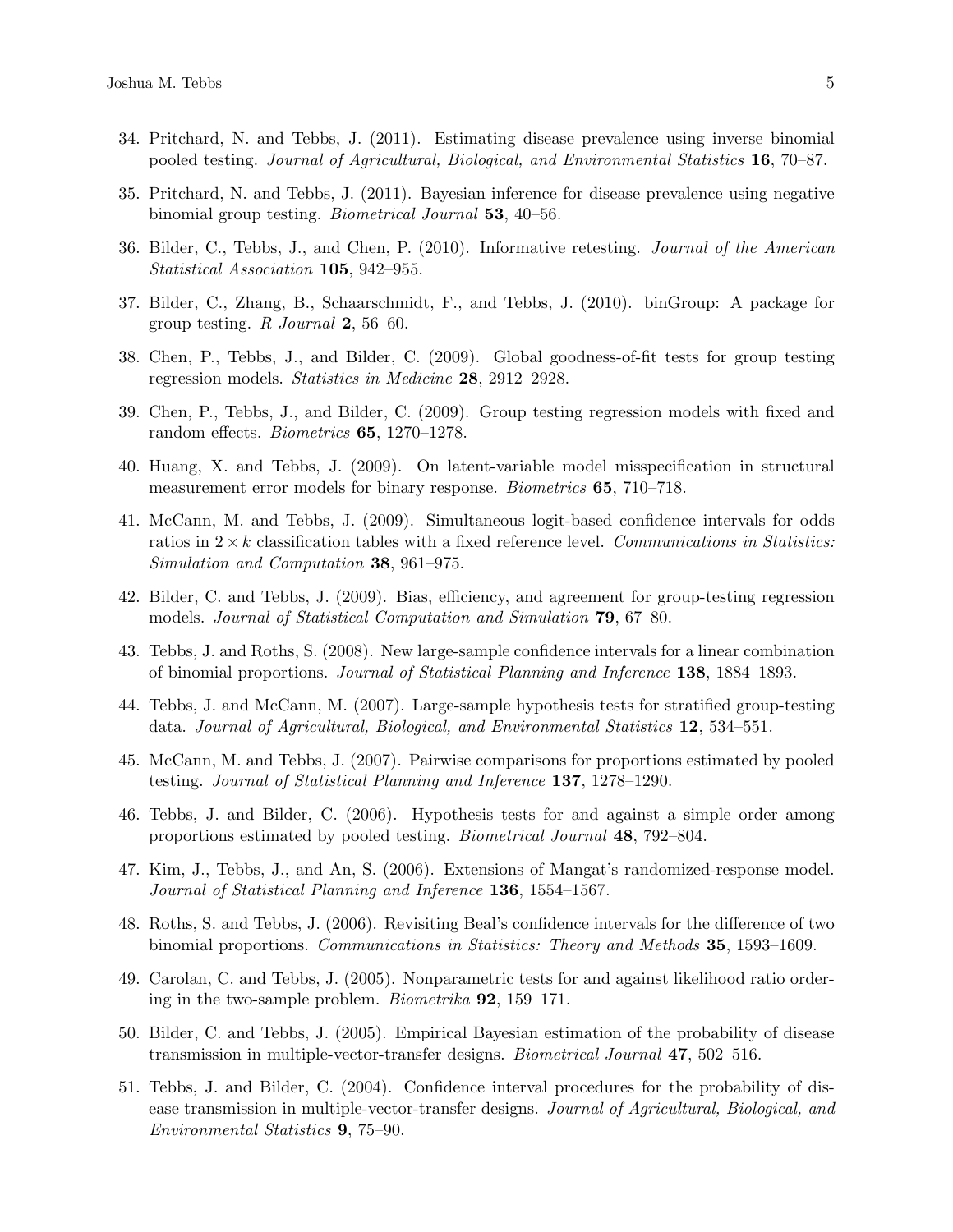- 52. Moser, B. and Tebbs, J. (2004). A new interim monitoring statistic for group sequential clinical trials. Communications in Statistics: Theory and Methods 33, 153–164.
- 53. Tebbs, J. and Bower, K. (2003). Some comments on the robustness of Student t procedures. Journal of Engineering Education 92, 91–94.
- 54. Tebbs, J., Bilder, C., and Moser, B. (2003). An empirical Bayes group-testing approach to estimating small proportions. Communications in Statistics: Theory and Methods 32, 983–995.
- 55. Tebbs, J. and Swallow, W. (2003). More powerful likelihood ratio tests for isotonic binomial proportions. Biometrical Journal 45, 618–630.
- 56. Tebbs, J. and Swallow, W. (2003). Estimating ordered binomial proportions with the use of group testing. Biometrika 90, 471–477.

## Other Publications

- 1. Bilder, C., Iwen, P., Abdalhamid, B., Tebbs, J., and McMahan, C. (2020). Tests in short supply? Try group testing. Significance 17, 15–16.
- 2. Bilder, C., Tebbs, J., and McMahan, C. (2019). Cost-effective surveillance for infectious diseases through specimen pooling and multiplex assays. Online Journal of Public Health Informatics 11(1). doi:10.5210/ojphi.v11i1.9743.
- 3. Bilder, C. and Tebbs, J. (2011). Informative retesting procedures to assay high volume clinical specimens. International Statistical Institute: Proceedings of the 58th World Statistics Congress, 5806–5811.
- 4. Bilder, C. and Tebbs, J. (2008). Book review of An Introduction to Categorical Data Analysis (2nd edition) by Alan Agresti. Journal of the American Statistical Association 103, 1323.
- 5. Bilder, C. and Tebbs, J. (2004). Empirical Bayesian estimation of the disease transmission probability in multiple-vector-transfer designs. Proceedings of the American Statistical Association (Biometrics Section), 277–284.

#### Manuscripts in Review (or in Preparation)

- 1. Bilder, C., Hitt, B., Biggerstaff, B., Tebbs, J., and McMahan, C. (2022). binGroup2: Statistical tools for infection identification via group testing.
- 2. Warasi, M., Tebbs, J., McMahan, C., and Bilder, C. (2022). Estimating the prevalence of two or more diseases using outcomes from multiplex group testing.
- 3. Li, S., Hu, T., Wang, L., McMahan, C., and Tebbs, J. (2022). Regression analysis of grouptested current status data.
- 4. Mou, X., Wang, D., and Tebbs, J. (2022). Nonparametric conditional density estimation with pooled biomarker data.
- 5. Tice, N. and Tebbs, J. (2022). Predicting lower body soft tissue injuries in American football with GPS data.
- 6. McMahan, C., Joyner, C., Tebbs, J., and Bilder, C. (2022). Mixed effects regression models for multivariate group testing data.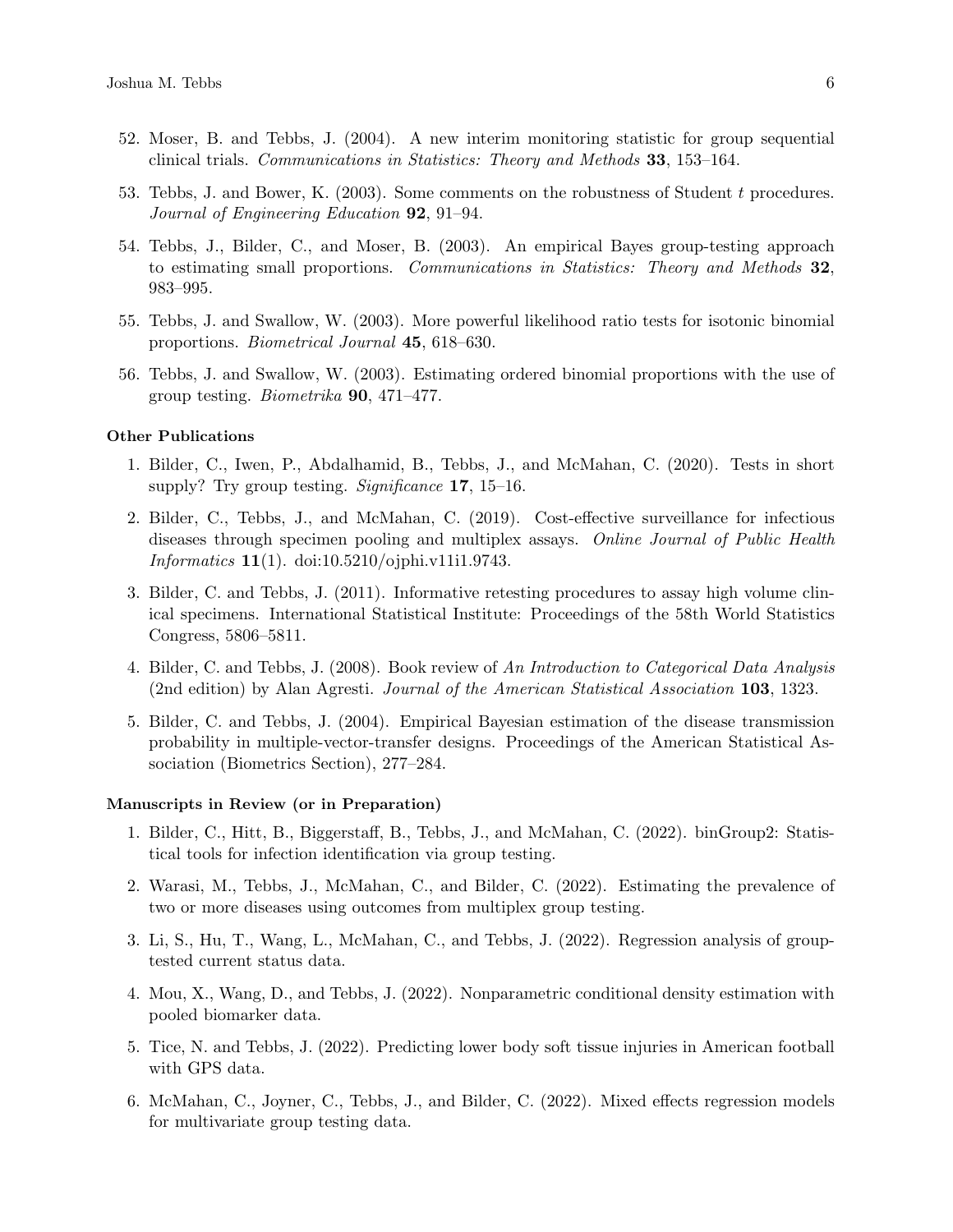#### Grants Funded: External

- National Institutes of Health (2021-2026). Group testing for infectious disease detection (2 R01- AI121351). PI: Christopher Bilder, University of Nebraska-Lincoln. Role: Co-I.
- National Institutes of Health (2016-2020). Group testing for infectious disease detection: Multiplex assays and back-end screening (R01-AI121351). PI: Christopher Bilder, University of Nebraska-Lincoln. Role: Co-I.
- National Institutes of Health (2009-2012). School meals and BMI percentile: Secondary analyses of non-self-report data (R21-HL096035). PI: Suzanne Baxter, University of South Carolina. Role: Co-I.
- Astellas Pharma US, Inc. (2009-2010). Activity of novel echinocandin lock solutions against Candida species using an in vitro model of catheter infection. PI: Brandon Bookstaver, University of South Carolina. Role: Co-I.
- National Institutes of Health (2007-2011). Disease detection and prevalence estimation through informative group testing (R01-AI067373). PI: Christopher Bilder, University of Nebraska-Lincoln. Role: Co-PI.
- Merck & Co, Inc. (2007-2009). Bioactivity of echinocandin lock solutions against non-albicans Candida isolates. PI: Brandon Bookstaver, University of South Carolina. Role: Co-I.
- National Oceanic and Atmospheric Administration (2006-2007). Urbanization and southeastern estuarine systems. PI: Dwayne Porter, University of South Carolina. Role: Co-I.

Note: I have been part of 10 additional external grant proposals that were not funded.

#### Grants Funded: Internal

University of South Carolina Undergraduate Research, 2010

Big 12 Faculty Fellowship Program, 2004

Oklahoma State University College of Arts and Sciences Summer Research Program, 2002

Oklahoma State University College of Arts and Sciences Travel Grant, 2002

Oklahoma State University College of Arts and Sciences Dean's Incentive Grant, 2001

#### Invited Seminars

- 1. Department of Biostatistics, Virginia Commonwealth University, September 2022
- 2. Academy of Mathematics and Systems Science, Chinese Academy of Sciences, August 2022
- 3. School of Business, Pontificia Universidad Católica de Chile, October 2021
- 4. Department of Statistics and Actuarial Science, Northern Illinois University, September 2021
- 5. Department of Sciences, Universidade de São Paulo, April 2021
- 6. Department of Biostatistics, Vanderbilt University, January 2021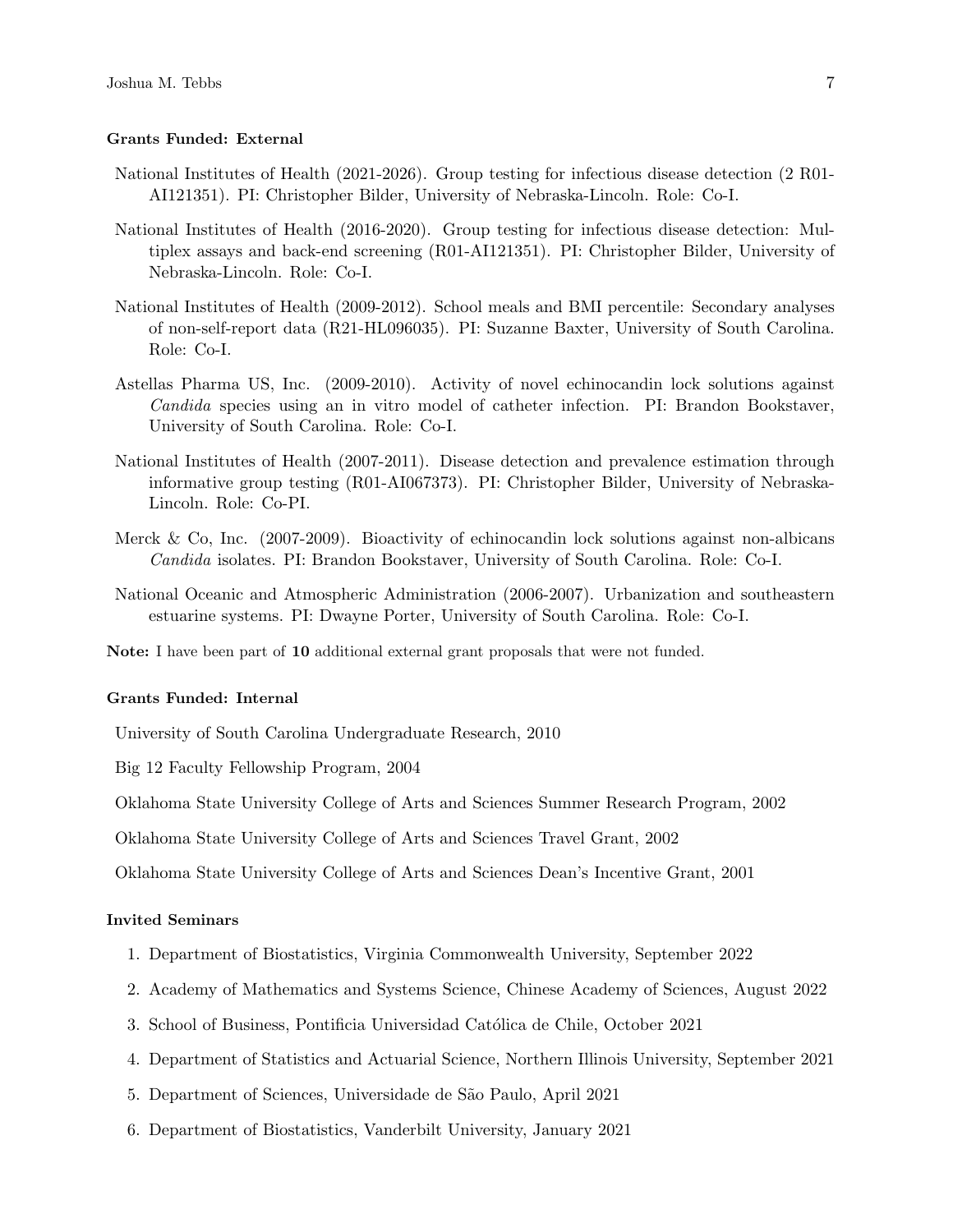- 7. Department of Statistics, University of Missouri, November 2020
- 8. Department of Mathematics and Statistics, Coastal Carolina University, October 2020
- 9. Department of Biostatistics and Bioinformatics, Emory University, March 2020
- 10. Big Data Health Science Center, University of South Carolina, February 2020
- 11. Department of Mathematics, Furman University, January 2020
- 12. School of Mathematics, University of Edinburgh, November 2019
- 13. School of Mathematical Sciences, University of Nottingham, November 2019
- 14. Department of Statistics and Actuarial Science, University of Iowa, November 2019
- 15. Department of Mathematics and Statistics, American University, November 2019
- 16. Division of Natural Sciences and Mathematics, Colgate University, September 2019
- 17. Department of Statistical Science, Baylor University, March 2019
- 18. Division of Epidemiology and Biostatistics, University of Illinois at Chicago, September 2018
- 19. Division of Biostatistics and Bioinformatics, University of California, San Diego, April 2018
- 20. Department of Economics, University of California, San Diego, April 2018
- 21. Department of Mathematical Sciences, Clemson University, November 2017
- 22. Department of Mathematics and Statistics, University of Maryland-Baltimore County, March 2017
- 23. Biostatistics Branch, Division of Cancer Epidemiology and Genetics, National Cancer Institute, March 2017
- 24. Department of Statistics and Actuarial Science, University of Iowa, April 2015
- 25. Department of Biostatistics, Johns Hopkins University, September 2014
- 26. Biostatistics Branch, National Institute of Environmental Health Sciences, April 2013
- 27. Department of Mathematical Sciences, Clemson University, March 2012
- 28. Department of Statistics, George Washington University, November 2011
- 29. Biostatistics and Bioinformatics Division, National Institute of Child Health and Human Development, November 2011
- 30. Department of Statistics, University of Munich, October 2011
- 31. Department of Statistics, Brigham Young University, October 2010
- 32. Department of Epidemiology and Biostatistics, University of South Carolina, October 2010
- 33. Centre for Mathematical Sciences, Lund University, November 2009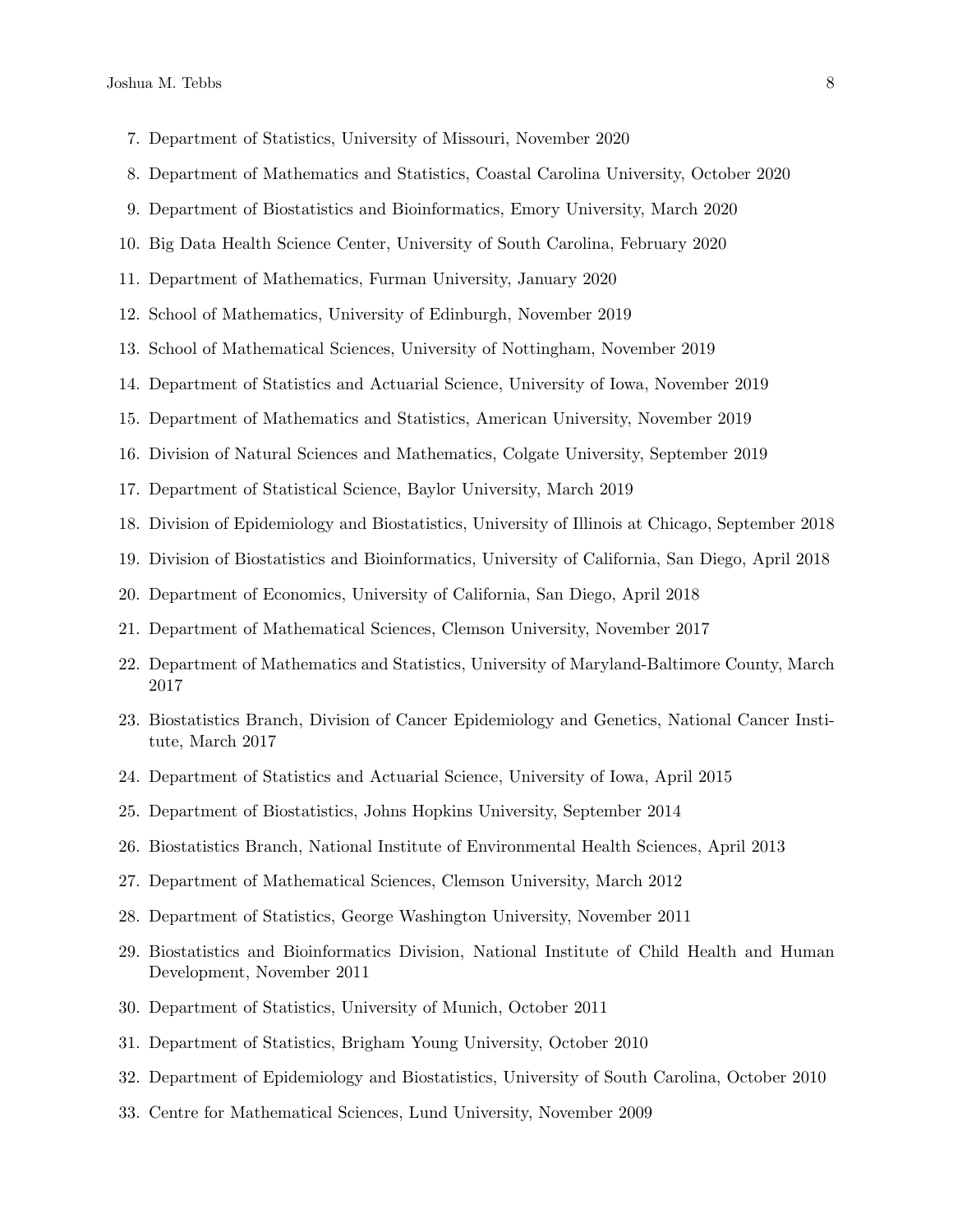- 34. Department of Statistics, University of Nebraska, October 2009
- 35. Department of Statistics and Computer Information Systems, Baruch College (City University of New York), April 2008
- 36. Department of Statistics, Iowa State University, October 2007.
- 37. Department of Epidemiology and Biostatistics, University of South Carolina, April 2007
- 38. Department of Statistics and Actuarial Science, University of Iowa, October 2006
- 39. Department of Biostatistics, University of Alabama at Birmingham, September 2006
- 40. Biostatistics Branch, National Institute of Environmental Health Sciences, September 2006
- 41. Department of Statistics, University of South Carolina, September 2006
- 42. Department of Statistics, University of Georgia, April 2006
- 43. Department of Statistics, University of Oslo, November 2005
- 44. Department of Statistics, University of South Carolina, September 2005
- 45. Department of Statistics, University of South Carolina, February 2005
- 46. Department of Statistics, Stockholm University, September 2004
- 47. Department of Statistics, Kansas State University, February 2004
- 48. Department of Statistics, Kansas State University, February 2003
- 49. Department of Biostatistics and Epidemiology, University of Oklahoma, January 2003
- 50. Department of Statistics, Federal University of Rio de Janeiro, July 2002
- 51. Department of Statistics, Oklahoma State University, February 2002
- 52. Department of Statistics, Oklahoma State University, March 2001
- 53. Department of Mathematics and Statistics, Mississippi State University, February 2001
- 54. Department of Mathematics and Statistics, Texas Tech University, February 2001
- 55. Department of Statistics, University of Akron, February 2001
- 56. Department of Mathematics and Statistics, Miami University, February 2001
- 57. Department of Mathematics and Statistics, University of Missouri-Rolla, February 2001
- 58. Department of Management Science, University of Miami, January 2001
- 59. Department of Statistics, University of Waterloo, September 2000
- 60. Department of Statistics, North Carolina State University, February 2000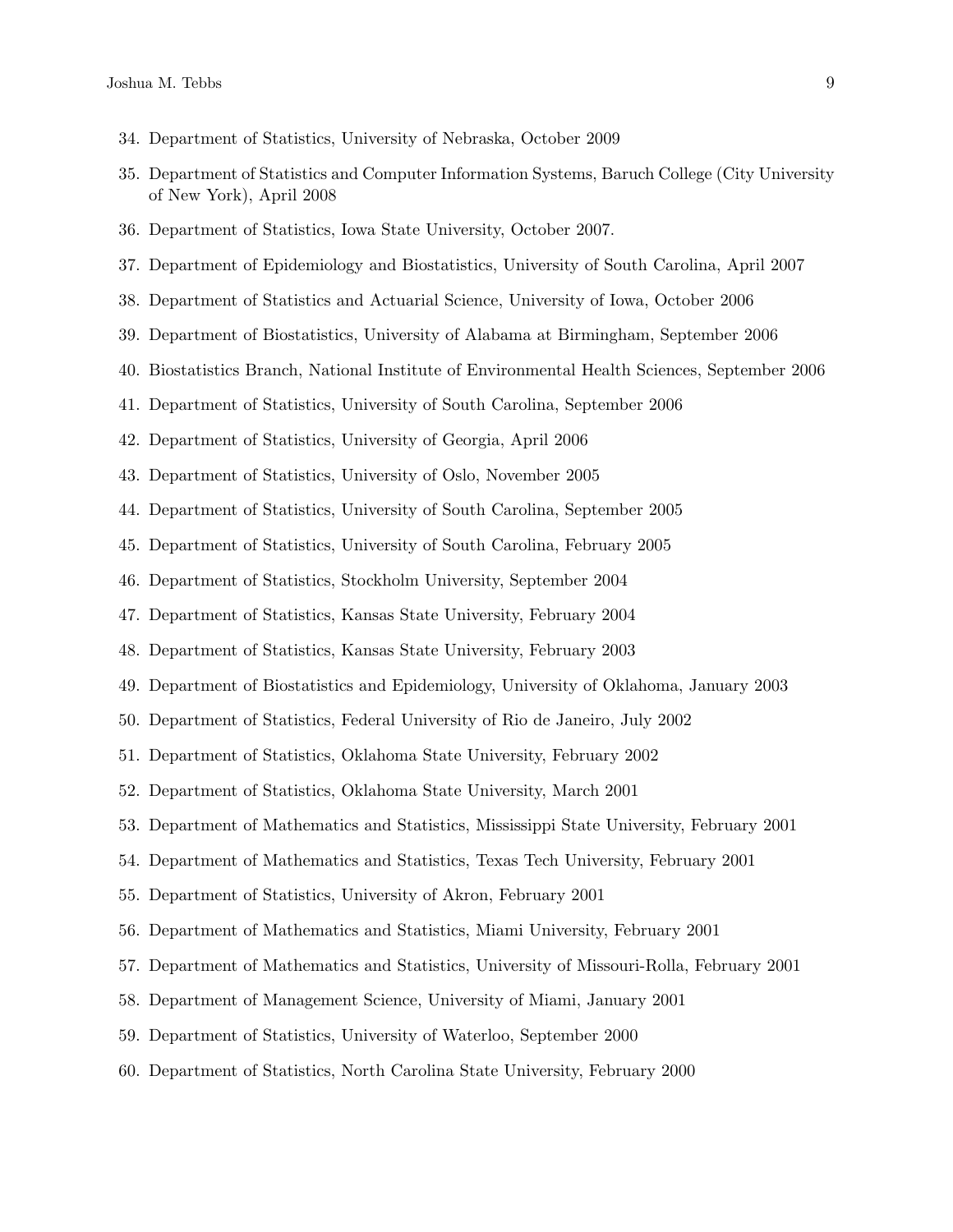#### Conference Presentations

- 1. American Statistical Association, West Tennessee Chapter Meeting, Memphis, 2021
- 2. ENAR Spring Meetings, Philadelphia, 2019
- 3. STD Prevention Conference, Washington DC, 2018
- 4. International Biometric Conference, Barcelona, 2018
- 5. Kansas State University Conference on Applied Statistics in Agriculture, Manhattan, 2017
- 6. American Statistical Association, South Carolina Chapter Meeting, Clemson, 2014
- 7. Joint Statistical Meetings, Montréal, 2013
- 8. ENAR Spring Meetings, Orlando, 2013
- 9. ENAR Spring Meetings, Washington DC, 2012
- 10. Kansas State University Conference on Applied Statistics in Agriculture, Manhattan, 2010
- 11. ENAR Spring Meetings, New Orleans, 2010
- 12. ENAR Spring Meetings, San Antonio, 2009
- 13. ENAR Spring Meetings, Arlington, 2008
- 14. Kansas State University Conference on Applied Statistics in Agriculture, Manhattan, 2007
- 15. ENAR Spring Meetings, Atlanta, 2007
- 16. Joint Statistical Meetings, Seattle, 2006
- 17. ENAR Spring Meetings, Tampa, 2006
- 18. Joint Statistical Meetings, Minneapolis, 2005
- 19. Joint Statistical Meetings, Toronto, 2004
- 20. ENAR Spring Meetings, Pittsburgh, 2004
- 21. Joint Statistical Meetings, San Francisco, 2003
- 22. Kansas State University Conference on Applied Statistics in Agriculture, Manhattan, 2003
- 23. Oklahoma Chapter of the American Statistical Association Meeting, Oklahoma City, 2003
- 24. Joint Statistical Meetings, New York, 2002

Note: I have been a co-author (i.e., not the presenting author) on an additional 69 conference presentations.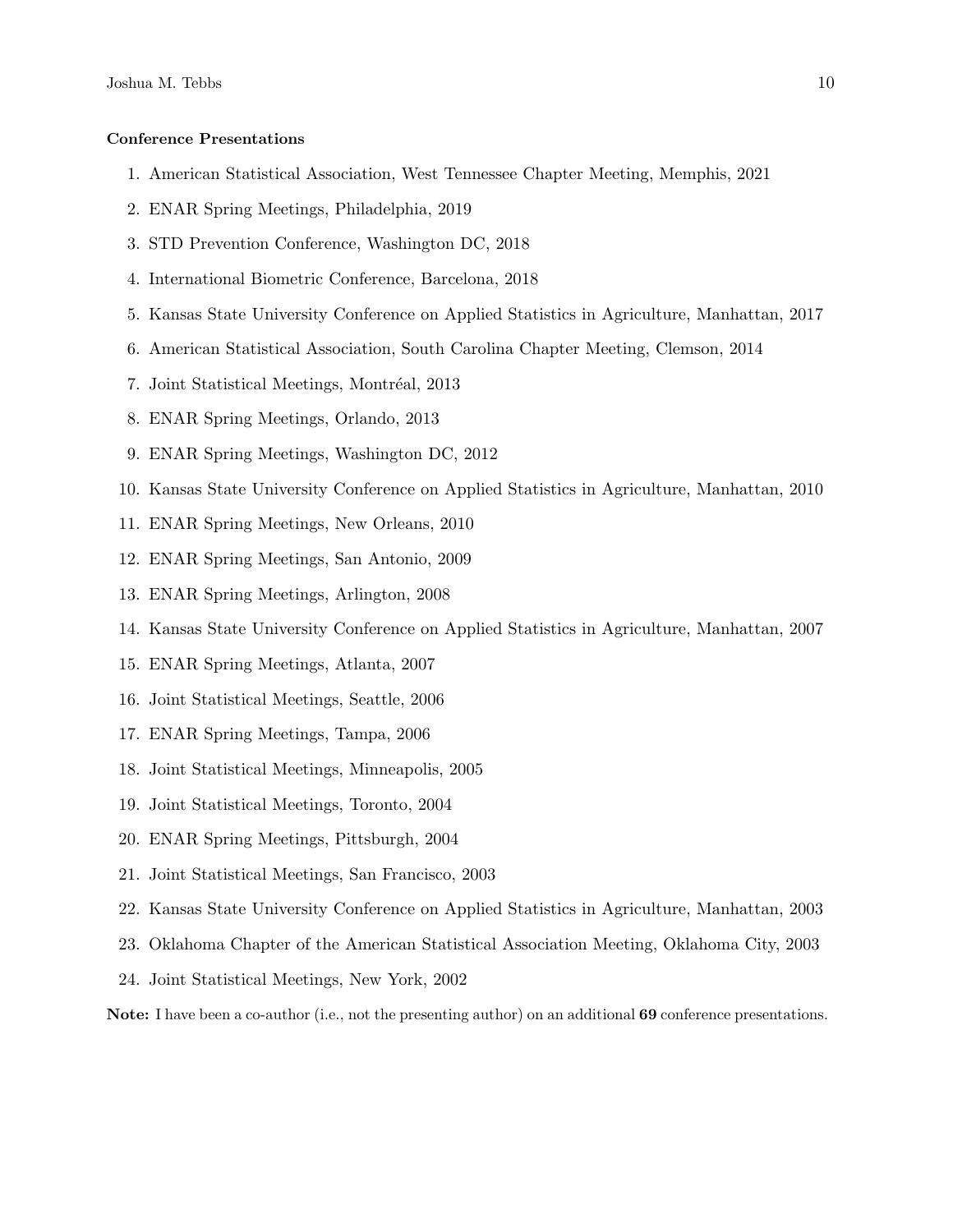## Professional Service

- Editorial Service
	- Editor-in-Chief, American Statistician, 2021-2023
	- Associate Editor, Statistics in Medicine, 2018-2024
- Grant/Proposal Review
	- Panel Member, NIH, Biostatistical Methods and Research Design (BMRD)
		- ∗ Permanent: 2017-2021
		- ∗ Temporary: 2016, 2017 (2), 2022
	- Panel Member, NIH, Special Emphasis Panel, Exploratory Clinical Trials of Mind and Body Interventions: 2022
	- Panel Member, NIH, Special Emphasis Panel, Chronic Diseases and Epidemiology: 2020
	- Panel Member, NIH, Risk, Prevention, and Health Behavior IRG (RPHB): 2016, 2017
	- Panel Member, NIH, Healthcare Delivery and Methodologies IRG (HDM): 2016
	- Panel Member, NSF, Division of Mathematical Sciences (DMS), Statistics: 2011, 2012, 2015, 2018, 2021
	- Panel Member, NSF, Methodology, Measurement, and Statistics (MMS): 2020
	- Panel Member, NSF, DMS/Quantitative Approaches to Biomedical Big Data (QuBBD): 2016
	- Panel Member, NSF, DMS/NIGMS: 2012, 2013
- Invited Panelist
	- "How to write a successful grant proposal," National Institute of Statistical Sciences, November 2021
	- "NISS affiliates describe open academic positions and give down-to-earth advice," National Institute of Statistical Sciences, September 2021
- Professional Committees/Elected Positions
	- Member, Education Committee, International Biometrics Society, 2020-2023
	- Chair, Journal Club, International Biometrics Society, 2021
	- Member, Outstanding Statistical Application Award Committee, American Statistical Association, 2017-2019
	- Chair, Current Index to Statistics Management Committee, American Statistical Association, 2015
	- Member, Current Index to Statistics Management Committee, American Statistical Association, 2013-2014
	- Chair, Council of Chapters, American Statistical Association, 2010-2011
	- Member, ENAR Student Paper Award Committee, 2005-2007
	- Chair, Mu Sigma Rho Statistics Education Award Committee, 2005-2007
	- Vice President, Mu Sigma Rho National Statistics Honorary Society, 2004-2007
	- Vice President, Oklahoma Chapter of the American Statistical Association, 2002-2003
	- President, NCSU Department of Statistics Graduate Association, 1999-2000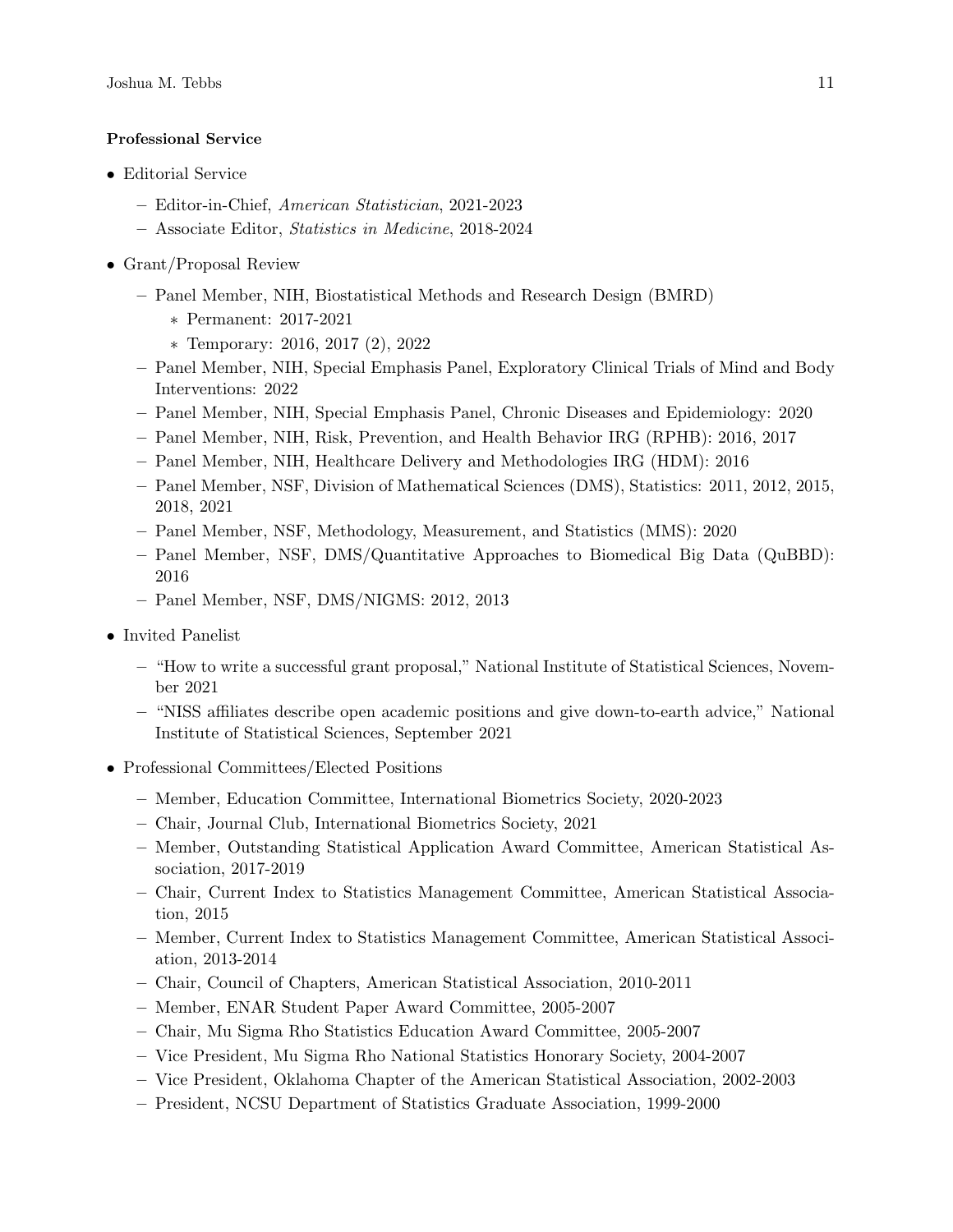- Conference Committees/Organization
	- Chair of the Contributed Session, "Dose response and nonlinear models." ENAR Spring Meetings, 2013
	- Chair of the Contributed Session, "Current trends in categorical data analysis." International Biometric Conference, 2018
	- Organizer and Chair of the Invited Session, "Measurement error models." Latent Variables Conference, 2016
	- Chair of the Contributed Session, "Dose response and nonlinear models." ENAR Spring Meetings, 2013
	- Member, Program Committee, Joint Statistical Meetings, 2011
	- Organizer and Chair of the Invited Session, "Modern data analysis with order restrictions: A tribute to Tim Robertson." Joint Statistical Meetings, 2011
	- Organizer of the Invited Session, "Measurement error and latent variable modeling." Southern Regional Council on Statistics, 2011
	- Organizer and Chair of the Topic Contributed Session, "Recent advances in group testing methodology." Joint Statistical Meetings, 2010
	- Chair of the Contributed Session, "Clustered survival data." ENAR Spring Meetings, 2009
	- Organizer and Chair of the Invited Session, "Nonparametric constrained inference." Current and Future Trends in Nonparametrics, 2007
	- Chair of the Contributed Session, "Multiple testing and false discovery rates." ENAR Spring Meetings, 2005
	- Chair of the Contributed Session, "Multivariate approaches to gene expression data." Joint Statistical Meetings, 2003
- Tenure/Promotion Review
	- Boston University, Department of Biostatistics
	- Brigham Young University, Department of Statistics (2)
	- Clemson University, School of Mathematical and Statistical Sciences
	- Colgate University, Department of Mathematics
	- Louisiana State University, Department of Experimental Statistics
	- Medical University of South Carolina, Department of Public Health Sciences (2)
	- Miami University, Department of Statistics
	- Michigan Technological University, Department of Mathematical Sciences
	- National Central University (Taiwan), Department of Mathematics
	- New York Medical College, Department of Public Health
	- Oklahoma State University, Department of Statistics
	- Texas Tech University, Department of Mathematics and Statistics
	- University of California-Riverside, Department of Statistics
	- University of Kansas, Department of Biostatistics
	- University of Nevada-Reno, Department of Mathematics and Statistics
	- University of Nevada-Reno, School of Community Health Sciences
	- University of Oklahoma, Department of Biostatistics and Epidemiology (2)
	- University of Rochester, Department of Biostatistics and Computational Biology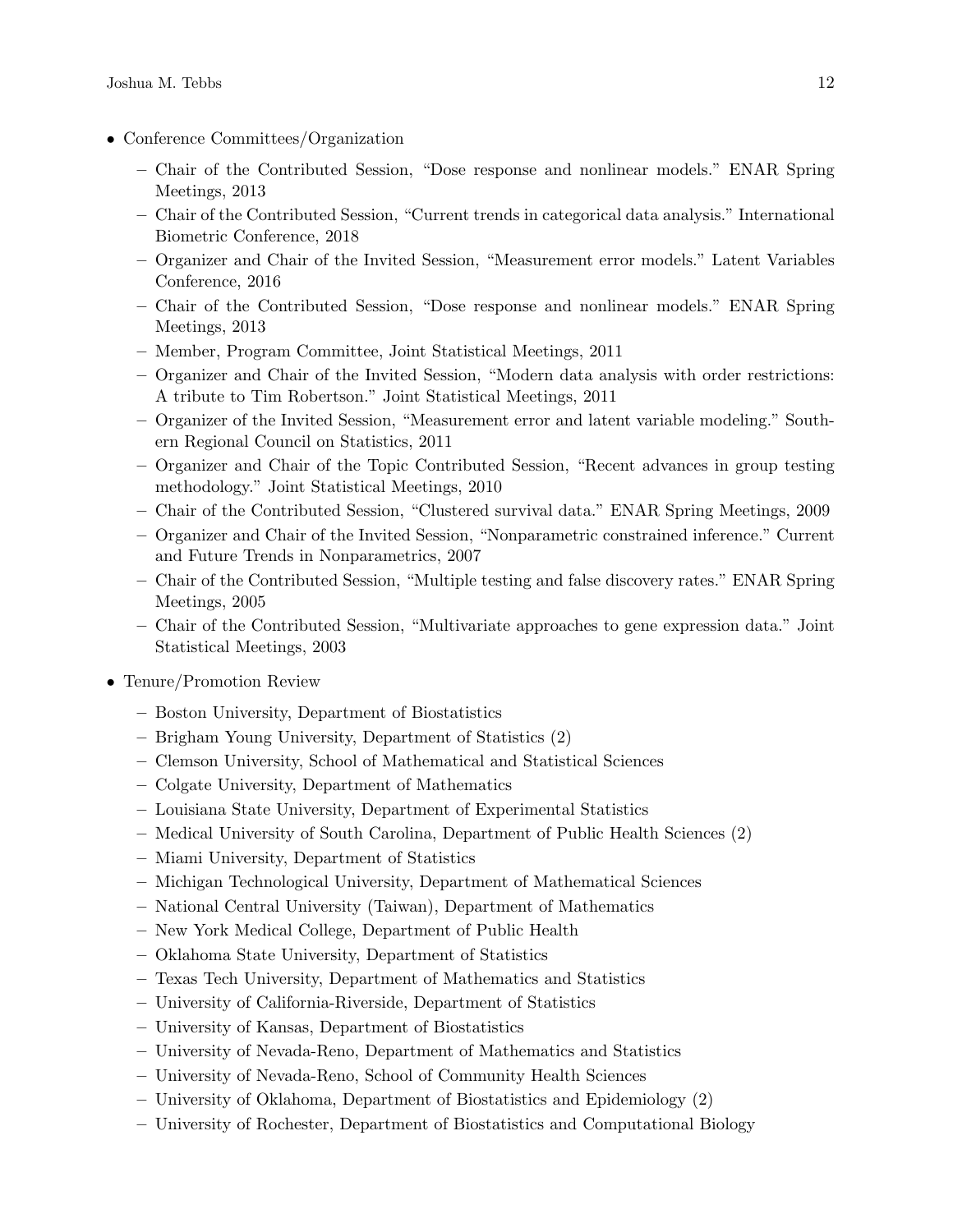- University of Texas-El Paso, Department of Mathematical Sciences
- University of Texas-San Antonio, Department of Management Science and Statistics
- University of Vermont, Department of Mathematics and Statistics
- Referee for 159 papers:
	- Advances in Virus Research
	- American Statistician (9)
	- Annals of Applied Statistics
	- Biometrical Journal (5)
	- Biometrics (19)
	- Biometrika (3)
	- Biostatistics (3)
	- BMC Medical Informatics and Decision Making
	- Communications in Statistics: Simulation and Computation (14)
	- Communications in Statistics: Theory and Methods (8)
	- Computational Statistics and Data Analysis (3)
	- Computers and Mathematics with Application
	- Econometric Theory
	- Emerging Themes in Epidemiology
	- Epidemiology (2)
	- Journal of Agricultural, Biological, and Environmental Statistics (5)
	- Journal of Agriculture Science
	- Journal of the American Statistical Association (7)
	- Journal of Applied Statistics
	- Journal of Biopharmaceutical Statistics
	- Journal of Clinical Epidemiology
	- Journal of the Korean Statistical Society
	- Journal of Natural Resources and Life Sciences Education
	- Journal of Nonparametric Statistics
	- Journal of Pharmacokinetics and Pharmacodynamics
	- Journal of the Royal Statistical Society: Series B
	- Journal of the Royal Statistical Society: Series C
	- Journal of Statistical Computation and Simulation (9)
	- Journal of Statistical Planning and Inference (13)
	- Journal of Statistical Theory and Practice
	- Journal of Survey Statistics and Methodology
	- Management Science (3)
	- Metrika (3)
	- Modelling and Simulation in Engineering
	- Nucleic Acids Research
	- Operations Research
	- Phytopathology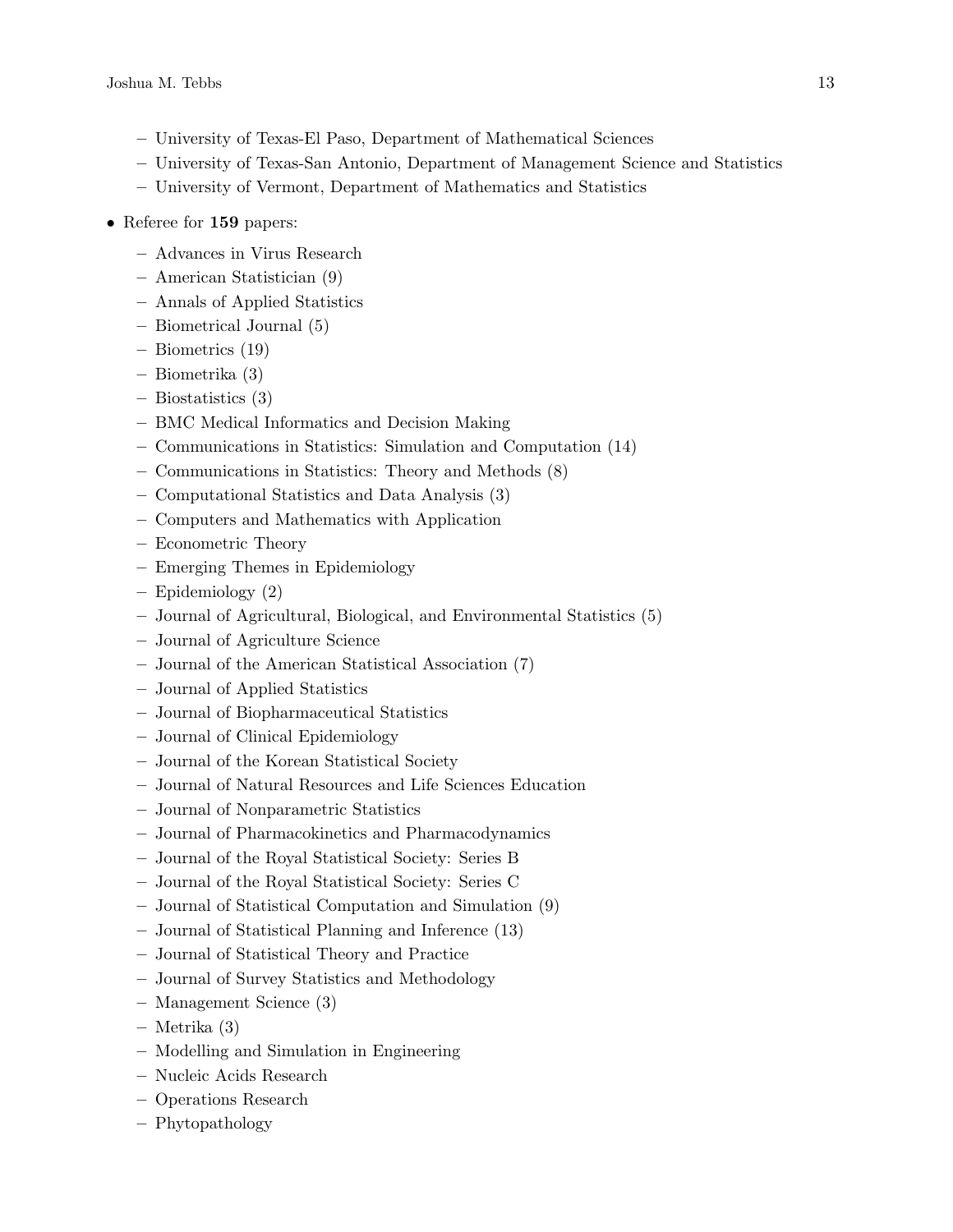- $-$  PLOS ONE  $(2)$
- Proceedings for the KSU Conference on Applied Statistics in Agriculture (2)
- Psychological Methods
- Sankhya B
- Scientia Agricola
- Scientific Reports
- Signal Processing
- Statistica Neerlandica
- Statistical Modelling
- Statistica Sinica
- Statistics
- Statistics and Computing
- Statistics in Medicine (12)
- Statistics and Probability Letters (4)
- Test

# University Service

USC Pipeline for Academic Leaders (PAL) Program, 2019-2020

Member, Top Scholar Selection Committee, 2019-2020

Chair, Faculty Grievance Committee, 2018-2019

Faculty Mentor, First-Year Scholars Program, 2016-2017

Member, Faculty Grievance Committee, 2016-2017

Chair, University Committee on Tenure and Promotion, 2014-2015

Member, American Cancer Society Institutional Research Grant Review Committee, 2014

Reviewer, SPARC Graduate Research Grant Program, 2014

Member, University Committee on Tenure and Promotion, 2012-2014

Faculty Advisor, Actuarial Science Club, 2010-2015

Member, College of Arts and Sciences Curriculum Committee, 2010-2011

Presenter, College of Pharmacy Residency Research Project Series, 2010

Undergraduate Research Mentor, SC STEP to STEM Program, 2010

Faculty Advisor, Pi Kappa Alpha Fraternity, 2008-2010

Instructor, STEM 101, 2008-2009

Member, Finance FEI Search Committee, 2008-2009

Member, College of Arts and Sciences Scholarship Committee, 2008-2009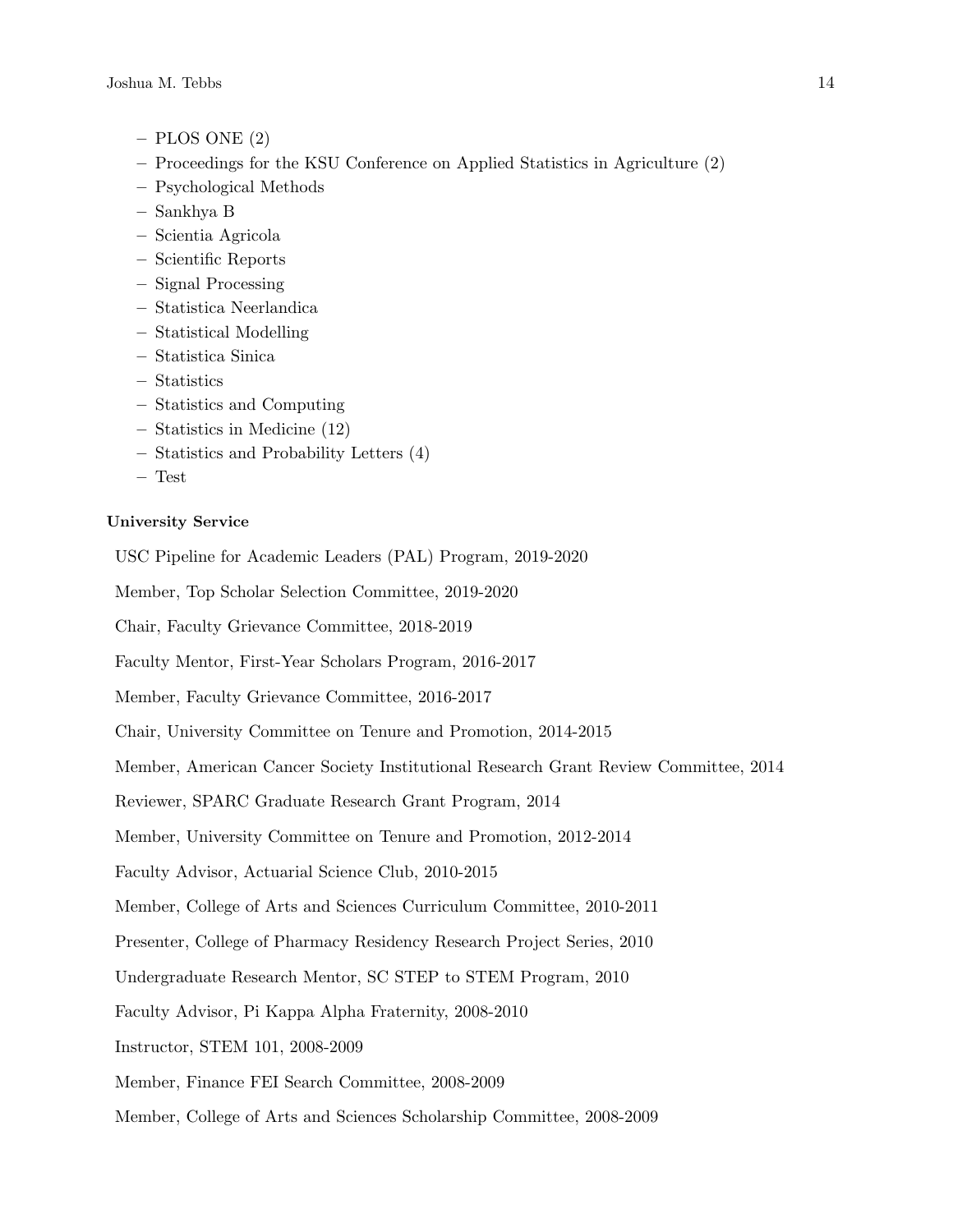Presenter, Pi Mu Epsilon Graduate School Information Night, 2008

Member, Wooddy Scholarship Committee, 2007-2010

Judge, Region II Science and Engineering Fair, 2007

Presenter, USC Graduate School Orientation, 2006

Volunteer, USC Showcase, 2006

# Department Service

- Chair, 2019-present
- Graduate Committee
	- Chair, 2010-2012 (Graduate Program Director)
	- Member, 2012-2014, 2016-2017, 2018
- Undergraduate Committee
	- Chair, 2006-2009 (Undergraduate Program Director)
	- Member, 2005-2006, 2009-2010
- Faculty Mentor (for Assistant Professors)
	- Karl Gregory, 2019-2022
	- Dewei Wang, 2014-2020
	- Xianzheng Huang, 2009-2012
	- Lianming Wang, 2008-2010
- Miscellaneous
	- Preliminary Exam Committee
		- ∗ Chair: Jan 2010, May 2010, Jan 2013, May 2013, Jan 2015, May 2016
		- ∗ Member: May 2006, May 2008, May 2011, May 2014, Jan 2017, May 2019
	- Member, MAS Exam Committee, 2018
	- Chair, Faculty Search Committee, 2016-2018, 2021-2022
	- Chair, Tenure and Promotion Committee, 2013-2015, 2017-2019
	- Chair, Chair Review Committee, 2012-2017
	- Chair, Post-Tenure Review Committee, 2012-2013
	- Member, Chairman's Advisory Committee, 2010-2019
	- Chair, Colloquium Committee, 2009-2010
	- Member, Grievance Committee, 2008-2009
	- Chair, Assistant Professor Peer Review Committee, 2008-2009
	- Chair, Instructor Peer Review Committee, 2008
	- Member, Self-study Committee, 2007-2009
	- Organizer, AP Statistics Practice Exam, 2007
	- Department Liaison to Mathematical Association of America, 2006-2009
	- Member, Chairman's Advisory Committee, 2006-2009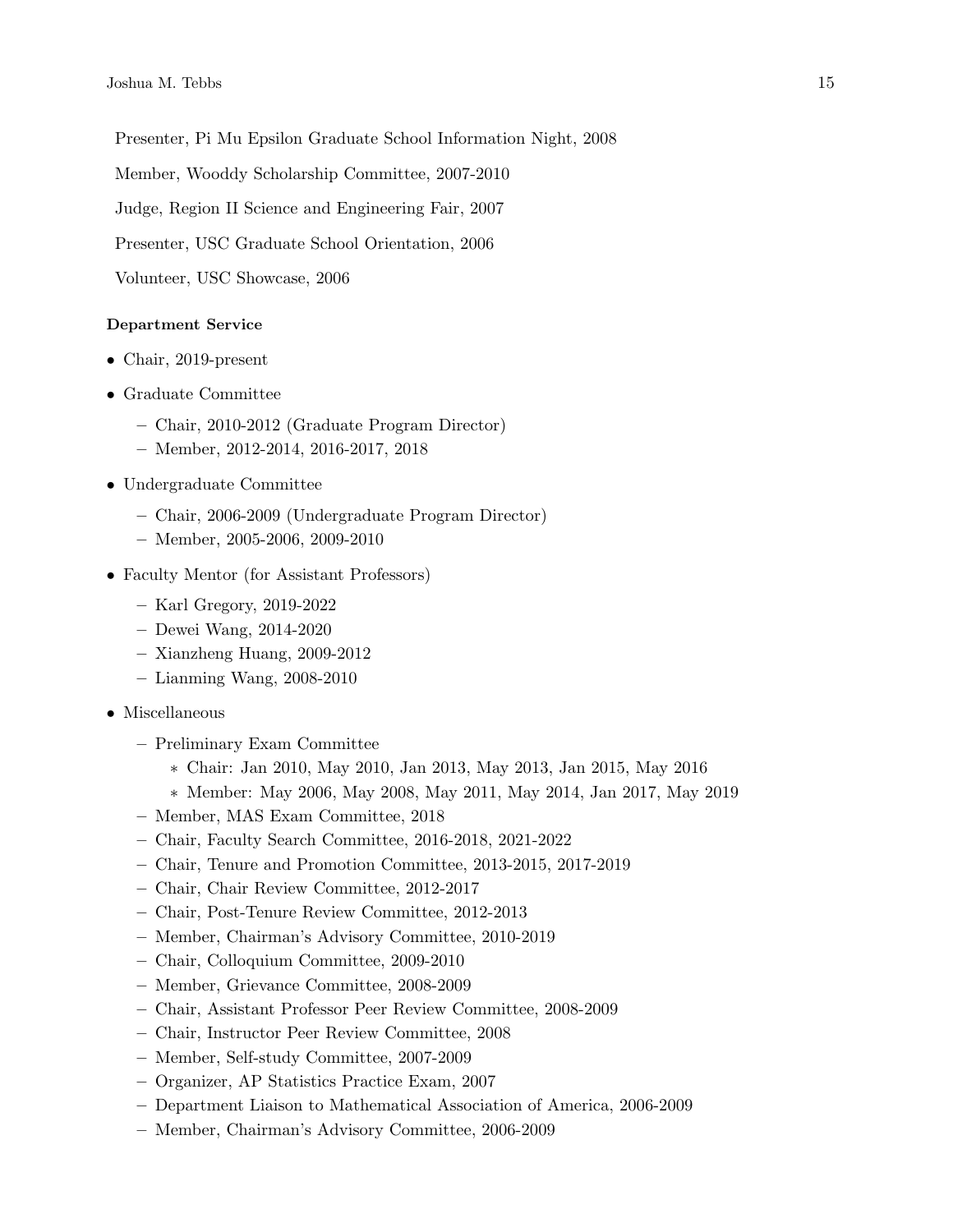- Member, Nominations and Awards Committee, 2006-2009
- Proctor, AP Statistics Practice Exam, 2006, 2009
- Organizing Committee Member, Nonparametrics Conference, 2006-2007
- Member, Faculty Search Committee, 2005-2012, 2018-2019
- Advisor, Statistics Club, 2005-2009

## Service at KSU/OSU (2001-2005)

- Kansas State University
	- Chair, Preliminary Exam Committee, 2005
	- Director, Undergraduate Program, 2004-2005
	- Member, Preliminary Exam Committee, 2004
	- Member, Undergraduate Curriculum Assessment Committee, 2003-2004
	- Member, Faculty Search Committee, 2003-2004
- Oklahoma State University
	- Chair, Seminar Committee, 2002-2003
	- Member, Personnel Committee, 2002-2003
	- Panel speaker, Arts and Sciences Career Services, 2002
	- Member, Undergraduate Committee, 2001-2003
	- Advisor, Statistics Club, 2001-2002

## Student Direction

- PhD Students (Major Advisor)
	- 1. Michael Stutz: "Regression methods for group testing data," August 2021. Initial position: Instructor, Department of Statistics, University of South Carolina.
	- 2. Zichen Ma (co-advise with Yen-Yi Ho): "Bayesian methods in analyzing association of random variables," May 2021. Initial position: Post-doctoral Researcher, Clemson University.
	- 3. Xichen Mou (co-advise with Dewei Wang): "Estimation problems for pooled data," August 2019. Initial position: TT Assistant Professor, School of Public Health (Biostatistics), University of Memphis.
	- 4. Chuan-Fa Tang (co-advise with Dewei Wang): "Nonparametric inference for orderings and associations between two random variables," August 2017. Initial position: TT Assistant Professor, Department of Mathematical Sciences, University of Texas-Dallas.
	- 5. Peijie Hou (co-advise with Dewei Wang): "Topics in group testing with multiple infections," May 2017.

Note: Peijie won a 2015 ENAR Student Paper Award for his submission "Hierarchical group testing for multiple infections."

Initial position: Statistician, Takeda Pharmaceuticals.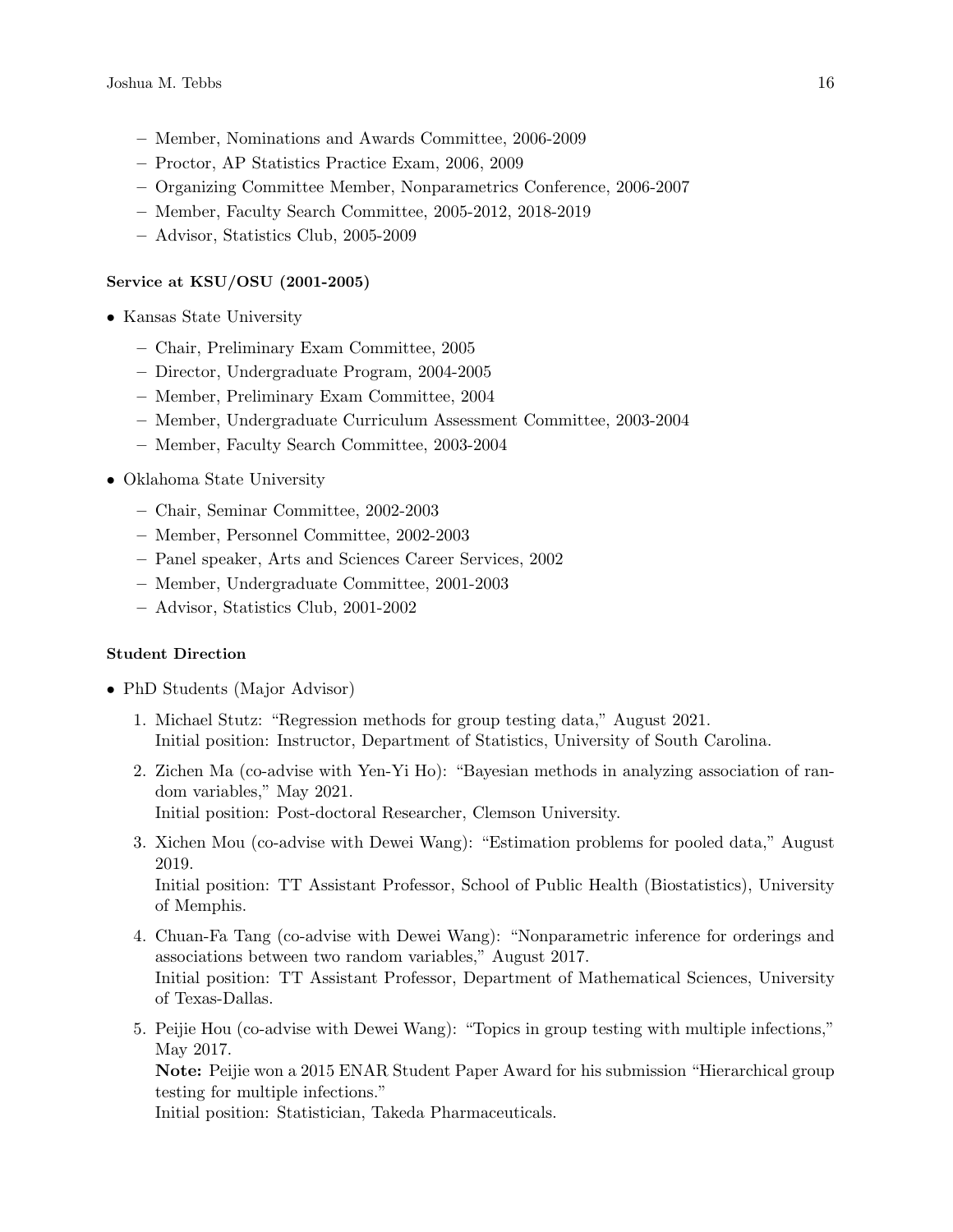- 6. Md S. Warasi: "Modern estimation problems in group testing," August 2016. Initial position: TT Assistant Professor, Department of Mathematics and Statistics, Radford University.
- 7. Christopher McMahan: "Topics in heterogeneous group testing," May 2012. Note: Chris won a 2011 ENAR Student Paper Award for his submission "Informative Dorfman screening." Initial position: TT Assistant Professor, School of Mathematical and Statistical Sciences, Clemson University.
- 8. Peng Chen: "Topics in binary regression models with group testing data," December 2008. Initial position: Statistician, Takeda Pharmaceuticals.
- 9. Nicholas Pritchard: "Geometric group testing," December 2008. Initial position: TT Assistant Professor, Department of Mathematics and Statistics, Coastal Carolina University.
- MS Students (Major Advisor)
	- 1. Nicholas Tice: "Predicting lower body soft tissue injuries in American football with GPS data," May 2022.
	- 2. Chun Pan: "Estimation of logistic regression model parameters using the EM algorithm for three group testing strategies," August 2009.
	- 3. Lance Ridpath: "Simultaneous confidence intervals for log-odds ratios," August 2005.
	- 4. Scott Roths: "Empirical Bayes confidence intervals for the difference of two independent binomial proportions," May 2005.
	- 5. Hyung-Tae Kim: "Using conjoint analysis to examine the preferences of graduate students when registering for elective courses," May 2003.
	- 6. Daniel Scott: "A comparison of three confidence interval procedures for group-testing proportions in the presence of testing errors," May 2003.
- BS Students (Major Advisor)
	- 1. Cade Stanley, in progress. Expected graduation date: May 2023.
	- 2. Matthew Mullis: "The forgotten team: Ranking punt teams in the NFL by modeling net yardage gain per play." May 2022.
	- 3. Nicholas Tice: "The relationship between NFL draft position and high school recruiting ranking," May 2020.
	- 4. Kevin Doerge: "Game over: Modeling the probability of converting a save," May 2012.
- Graduate Committee Member (at USC/KSU/OSU combined): 22 PhD, 13 MS, 1 MAS
- Undergraduate Committee Member (USC, Reader for Honors Thesis): 3
- Committee Member, Heathwood Hall Episcopal High School Senior Exhibition